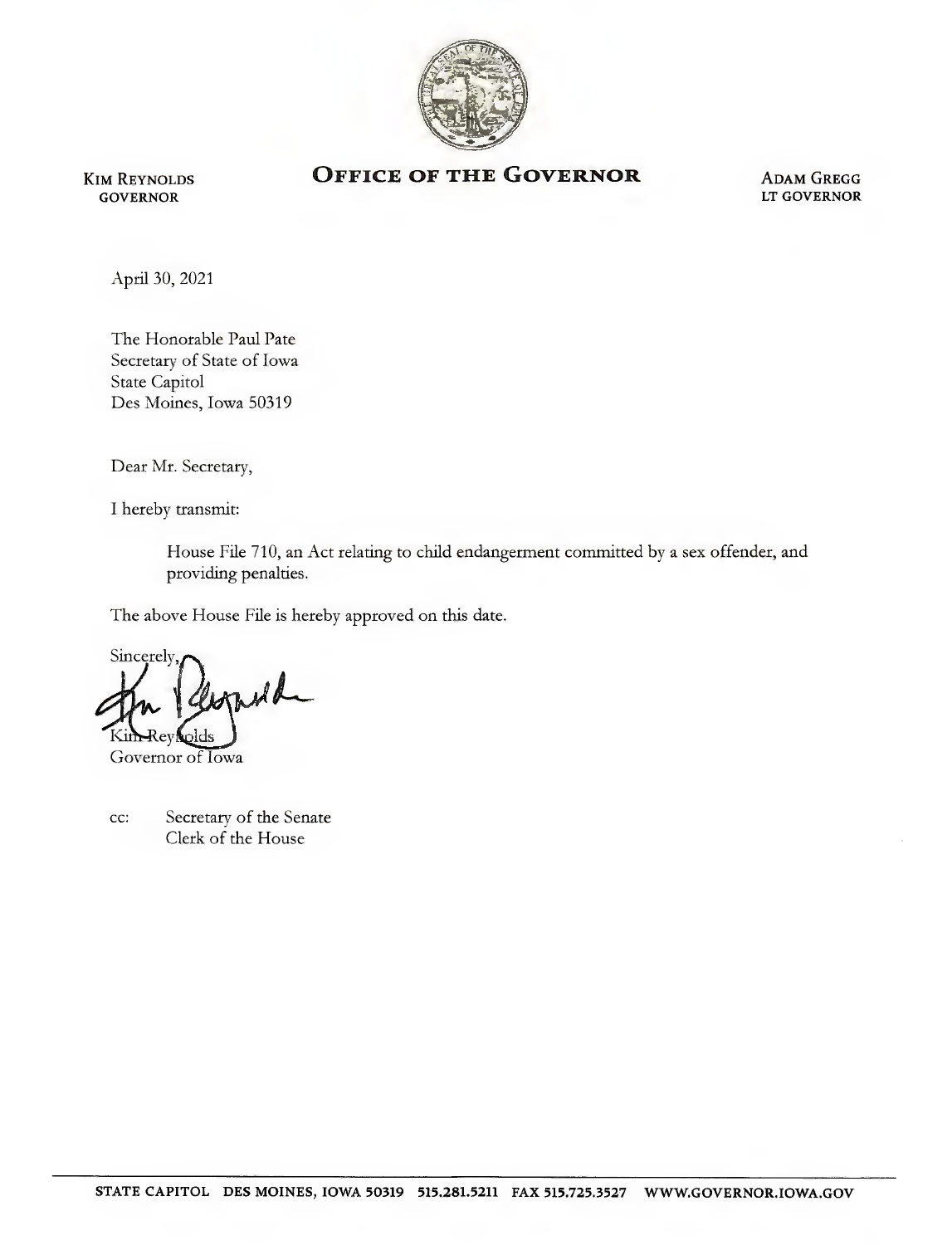

House File 710

## AN ACT

RELATING TO CHILD ENDANGERMENT COMMITTED BY A SEX OFFENDER, AND PROVIDING PENALTIES.

BE IT ENACTED BY THE GENERAL ASSEMBLY OF THE STATE OF IOWA:

Section 1. Section 726.6, Code 2021, is amended by adding the following new subsection:

NEW SUBSECTION. lA. A person who is required to register as a sex offender under chapter 692A for a sex offense against a minor who knowingly has control of a minor, or who knowingly has unsupervised access to a minor, commits child endangerment. However, this subsection does not apply to any of the following:

a. A person who is required to register as a sex offender under chapter 692A for a sex offense against a minor who knowingly has control of a minor, or who knowingly has unsupervised access to a minor, when the person is the legal parent or guardian of the minor and the control or unsupervised access is not otherwise illegal.

 $b.$  A person who is required to register as a sex offender under chapter 692A for a sex offense against a minor who knowingly has control of a minor, or who knowingly has unsupervised access to a minor, when the person is married to and living with the legal parent or guardian of the minor and the control or unsupervised access is not otherwise illegal.

Sec. 2. Section 726.6, subsection 6, Code 2021, is amended to read as follows: